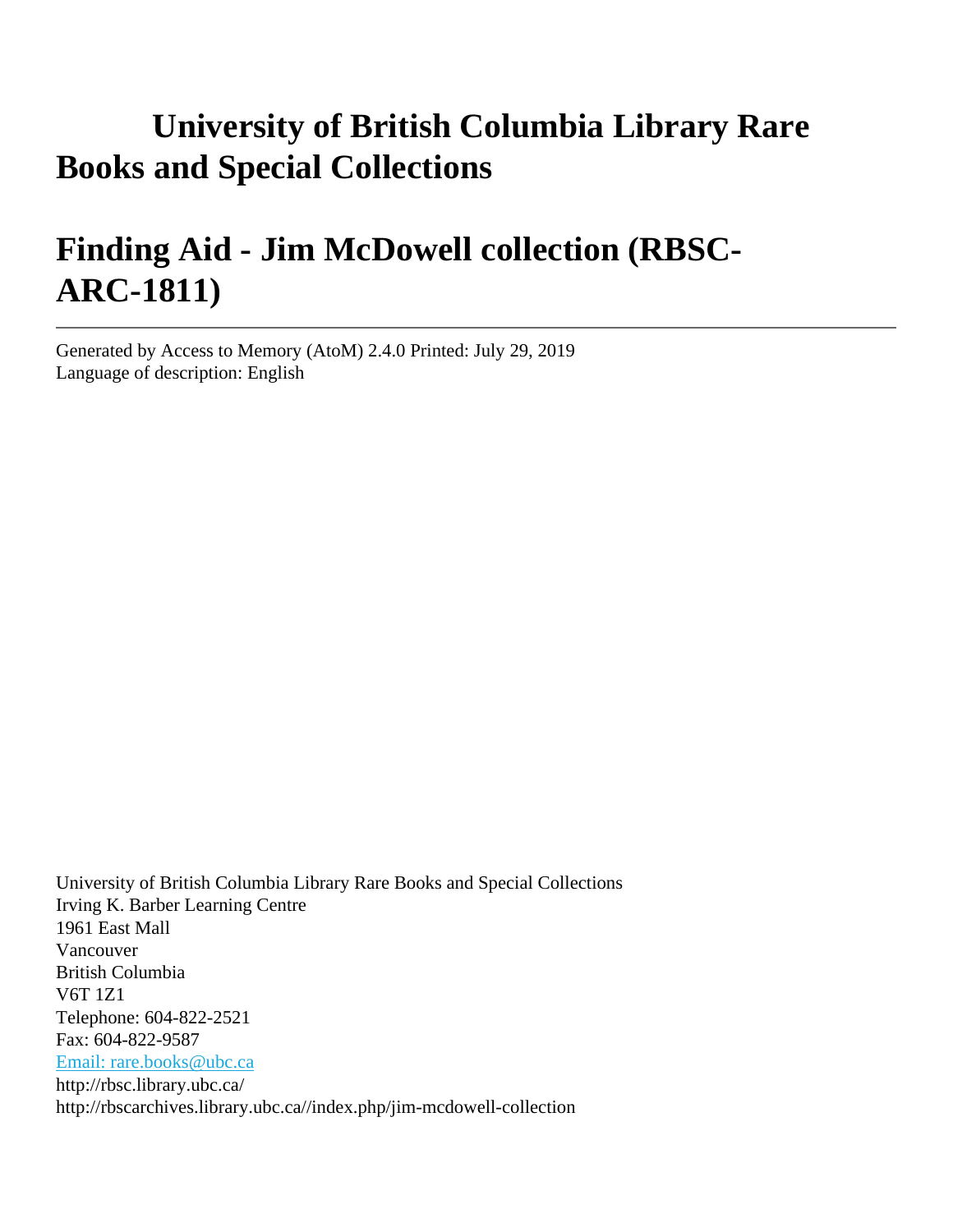# **Table of contents**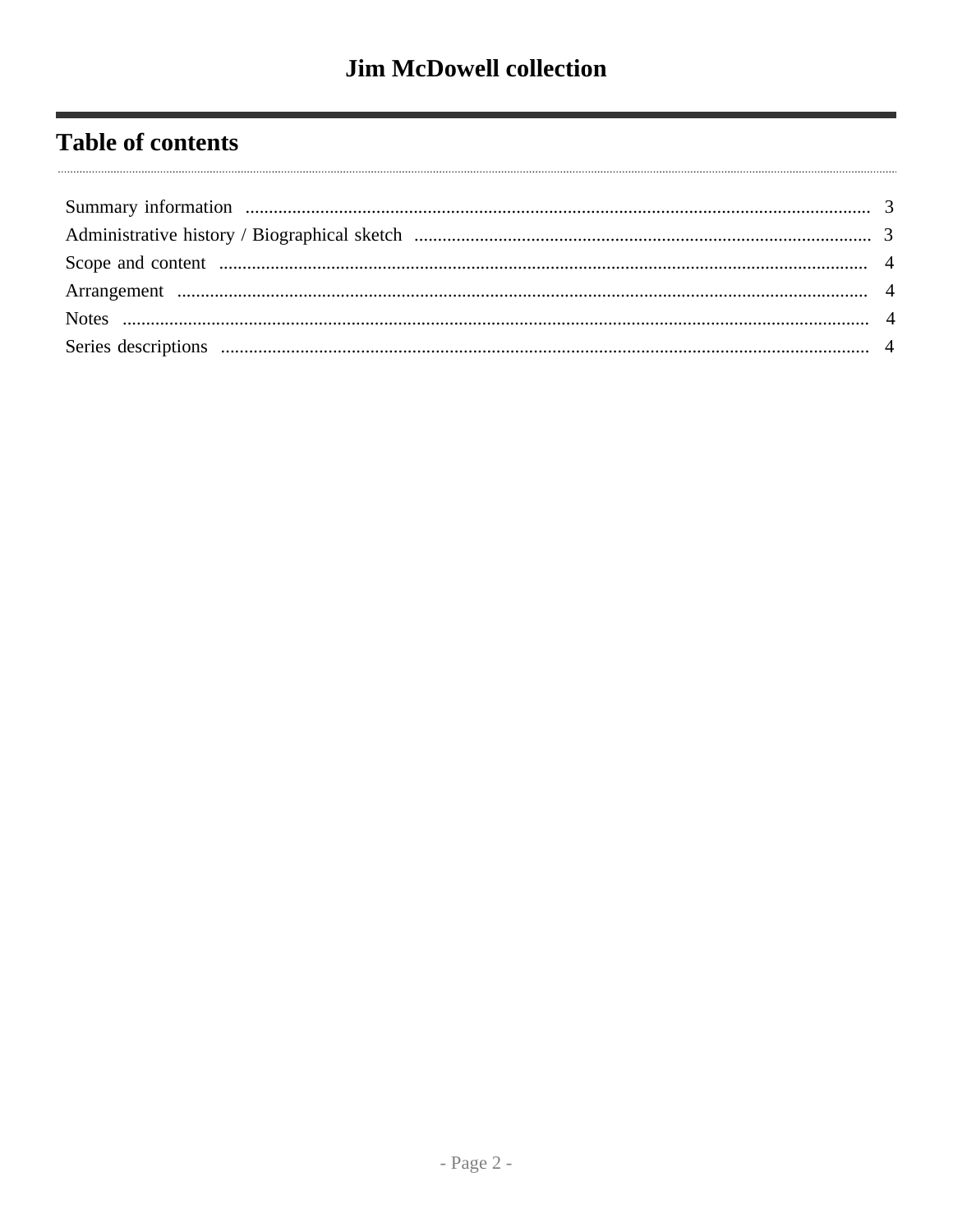# <span id="page-2-0"></span>**Summary information**

| <b>Repository:</b><br><b>Title:</b>          | University of British Columbia Library Rare Books and Special<br>Collections<br>Jim McDowell collection |
|----------------------------------------------|---------------------------------------------------------------------------------------------------------|
| ID:                                          | RBSC-ARC-1811                                                                                           |
| Date:                                        | Reproduction [201-?] (date of creation)                                                                 |
| <b>Physical description:</b>                 | 2 cm of textual records<br>14 maps<br>4 oversize maps                                                   |
| Dates of creation,<br>revision and deletion: | Finding aid created by Ashlynn Prasad, July 2019.                                                       |
| <b>Note</b><br>[sourcesDescription]:         | All file- and item-level titles and descriptions have been provided by<br>Jim McDowell.                 |
| Note [generalNote]:                          | Includes the following oversize maps: RBSC-ARC-1811-OS-01 to<br>RBSC-ARC-1811-OS-04.                    |

# <span id="page-2-1"></span>**Administrative history / Biographical sketch**

#### **Note**

Jim McDowell is a veteran British Columbia historian. His first career was teaching, which took him into classrooms from northern California to Seattle, New York City, and Vancouver. He taught elementary school in California and Washington, worked as an inner-city education consultant in Harlem and Brooklyn, and educated teachers at Simon Fraser University. McDowell also worked for 20 years as a freelance writer and independent reporter; he wrote hundreds of newspaper and magazine articles for Canadian and U.S. publications.

McDowell has four published books: Peace Conspiracy: The Story of Warrior-Businessman Yoshiro Fujimura (McBo, Irvine, CA 1993), a partial biography of a once obscure Japanese naval commander; Hamatsa: The Enigma of Cannibalism on the Pacific Northwest Coast (Ronsdale, Vancouver, BC 1997), an investigation of the existence of cannibalism among early Northwest Coast Native people; Father August Brabant: Saviour or Scourge? by Ronsdale, which presents a thorough, unvarnished biography of the first Catholic missionary to work on Vancouver Island during the colonial period; and Josè Maria Narvaez: The Forgotten Explorer (Arthur H. Clark, Spokane, WA 1998), the first full life story of the Spanish-Mexican navigator.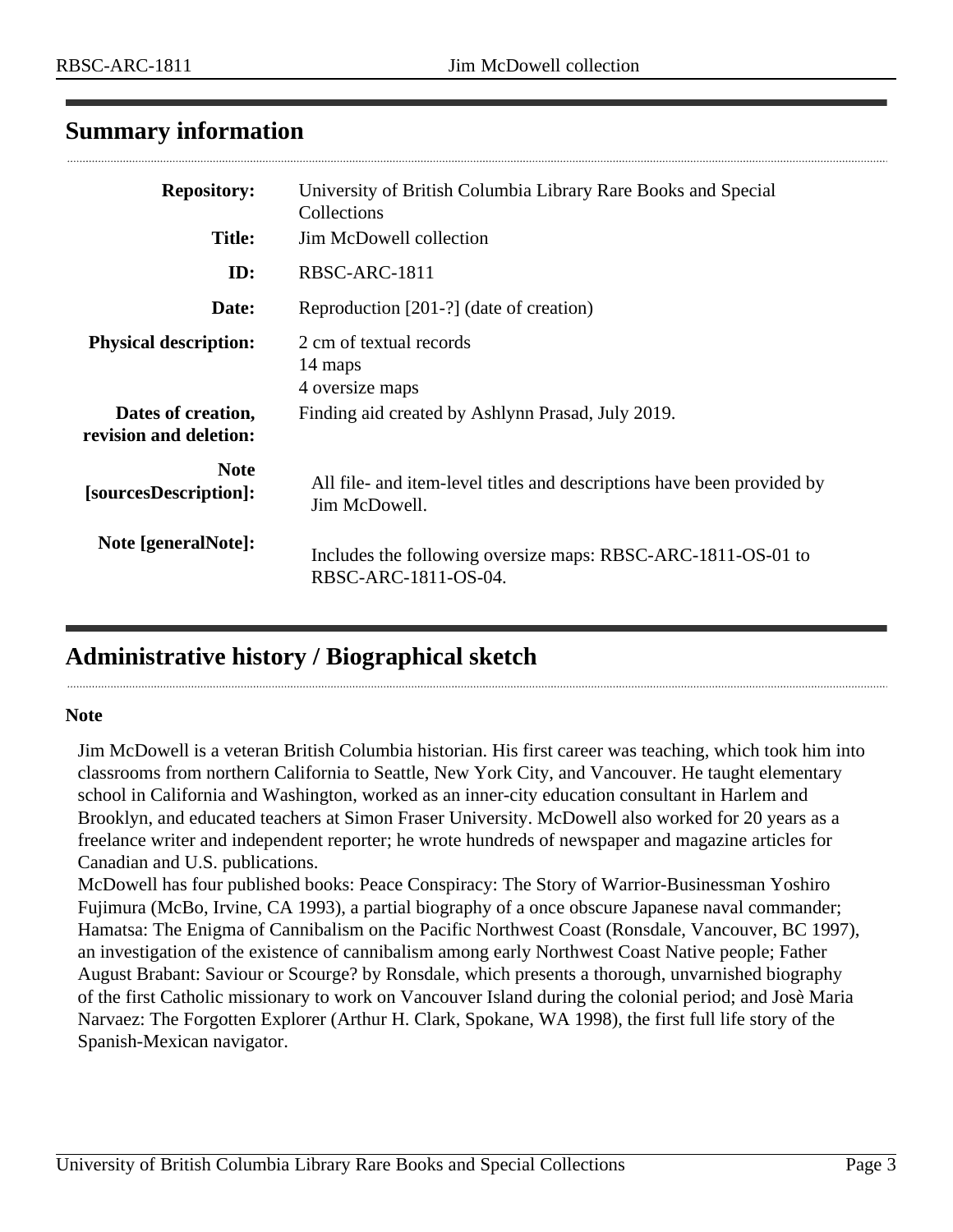# <span id="page-3-0"></span>**Scope and content**

Collection consists of documents and maps that supported the findings in McDowell's book, Uncharted Waters: The Explorations of Jose Narvaez (1768-1840), published in 2015 by Ronsdale Press, Vancouver, BC.

All items in this collection are photocopies. The dates of the originals fall between 1788 and 1830. When available, information about the locations of the originals is specified in the file-level description. From McDowell: "One of the least appreciated, but potentially most important set of historical documents in [RBSC] are those related to the overlooked Spanish navigator Jose Maria Narvaez (1768-1840), the first European mariner to explore the central and northern parts of what we now call the Salish Sea in 1791 -- one year before the famous captains Dionisio Alcala-Galiano, Cayetano Valdes y Bazan, and George Vancouver investigated the same inland sea. Although Narvaez's remarkable achievements and contributions were largely ignored, overlooked, or minimized until 1998, a more accurate assessment is emerging, and it has been supported significantly by the documentary information in [RBSC]."

### <span id="page-3-2"></span>**Notes**

### **Title notes**

#### **Immediate source of acquisition**

This collection was donated to RBSC by Jim McDowell in April 2019.

#### <span id="page-3-1"></span>**Arrangement**

Items have been arranged according to the numbering system provided by Jim McDowell.

#### **Other notes**

• **Publication status**: published

## <span id="page-3-3"></span>**Series descriptions**

| Ref code           | Title                                                                                                                                                                                 | Dates | Access status | Container |
|--------------------|---------------------------------------------------------------------------------------------------------------------------------------------------------------------------------------|-------|---------------|-----------|
| RBSC-ARC-1811-1-01 | File - Document related to Spanish<br><b>Exploration of Pacific Northwest Coast</b><br>by José María Narváez in 1788: Original<br>photocopy of Narváez's diary of the 1788<br>voyage. |       |               |           |
| RBSC-ARC-1811-1-02 | File - Document related to Spanish<br><b>Exploration of Pacific Northwest</b><br>Coast by José María Narváez in 1788                                                                  |       |               |           |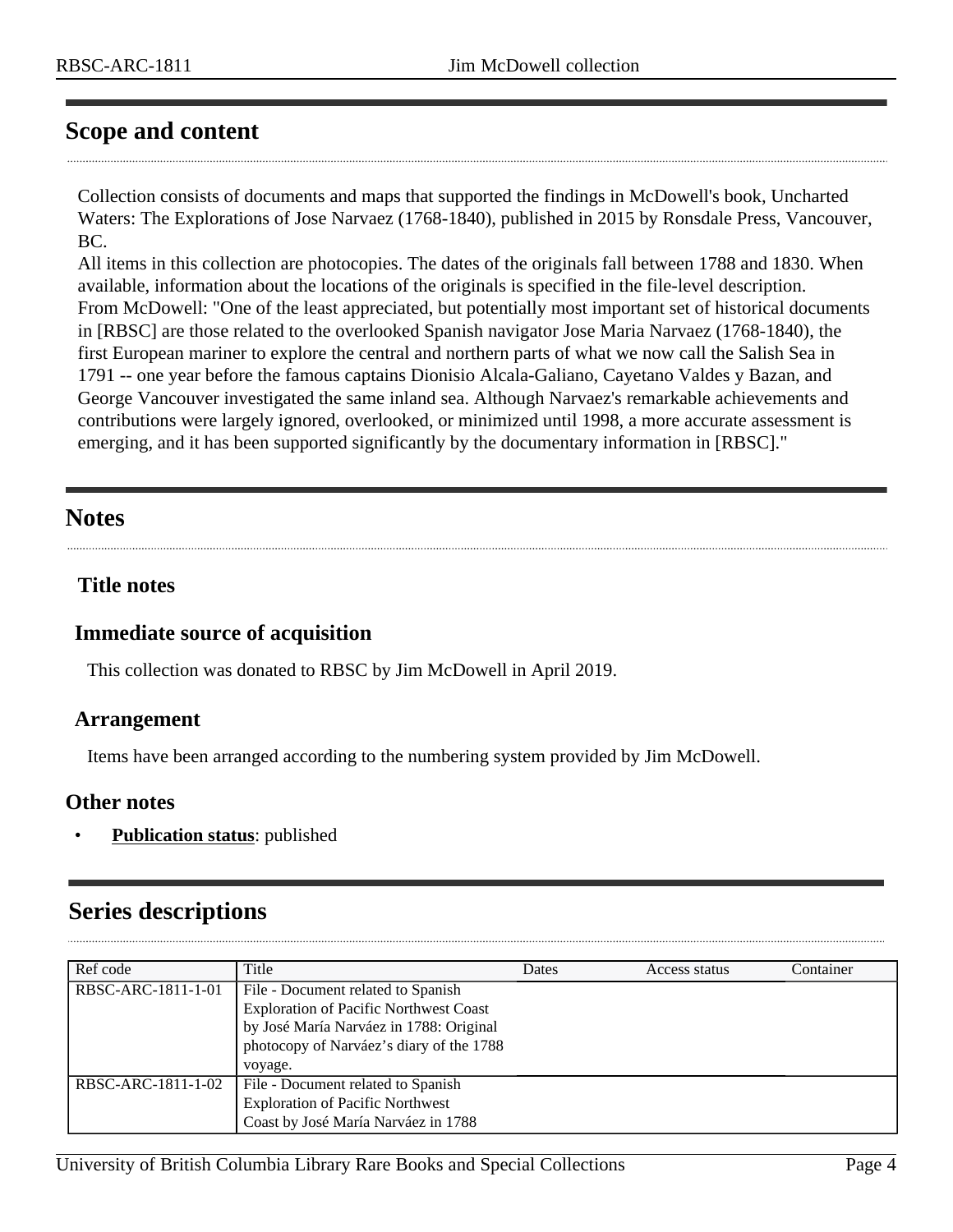|                     | and 1791-1792: Two photocopies of           |
|---------------------|---------------------------------------------|
|                     | Narváez's Service Record in the Spanish     |
|                     | Navy between April 23, 1782 and May         |
|                     | 31, 1824.                                   |
| RBSC-ARC-1811-1-03  | File - Official, final draft of Juan        |
|                     | Carrasco's Carta que comprehende los        |
|                     | interiors y veril de la costo desde las 48° |
|                     |                                             |
|                     | latitude N. hasta los 50° examinados        |
|                     | excrulosamente por el Teniente de Navio     |
|                     | de la Real Armada Don Franscisco            |
|                     | Elizaen este año de 1791. [MN 3-E-1         |
|                     | $(13)$ ].                                   |
| RBSC-               | Item - Oversize Map                         |
| ARC-1811-1-03-OS-01 |                                             |
| RBSC-ARC-1811-1-04  | File - Photocopy of Gonzolo López           |
|                     | de Haro's chart Plano del Estrecho de       |
|                     | Fuca, 1790 drafted for Manuel Quimper,      |
|                     | showing the strait was closed except for    |
|                     | one channel (Canal de López de Haro).       |
| RBSC-ARC-1811-1-05  | File - Photocopy of Narváez's complete      |
|                     | Carta esferica que comprehende              |
|                     | los interiorsAño de 1791, which             |
|                     |                                             |
|                     | represented his original naming of places   |
|                     | in the Gran Canal.                          |
| RBSC-ARC-1811-1-06  | File - Photocopy of inset on Juan           |
|                     | Carrasco's Carta que comprehende,           |
|                     | 1791 showing details of Puerto de la        |
|                     | Santa Cruz de Nuca (the small harbour       |
|                     | at the outpost of Cala de los Amigos or     |
|                     | Friendly Cove)                              |
| RBSC-ARC-1811-1-07  | File - Author's adaptation of small         |
|                     | portion of Carrasco's Carta que             |
|                     | comprehende, 1791, showing the route        |
|                     | of José Narváez's reconnaissance around     |
|                     | Isla de Masarredo (Nootka Island) in        |
|                     | Puerto de San Lorenzo de Nuca (Nootka       |
|                     | Sound) aboard the schooner Santa            |
|                     | Saturnina in April, 1791.                   |
| RBSC-               | Item - Oversize Map                         |
| ARC-1811-1-07-OS-02 |                                             |
| RBSC-ARC-1811-1-08  | File - Author's adaptation of photocopy     |
|                     | of Carrasco's chart Plano del               |
|                     |                                             |
|                     | Archipielago de Clayocuat, 1791,            |
|                     | showing exploration routes taken            |
|                     | in what was then known as "Puerto           |
|                     | Narváez" (Clayoquot Sound) by Narváez       |
|                     | (continuous line) and Juan Pantoja          |
|                     | (broken line) May 10-20, 1791.              |
| RBSC-               | Item - Oversize Map                         |
| ARC-1811-1-08-OS-03 |                                             |
| RBSC-ARC-1811-1-09  | File - Two photocopy versions of            |
|                     | Carrasco's chart Plano del Archipielago     |
|                     | de Nictinac ó de Carrasco en la Isla de     |
|                     | Quadra y Vancuber en la costa No. de        |
|                     | America, c. 1792, showing exploration       |
|                     | route taken in Boca Carrasco (Barkley       |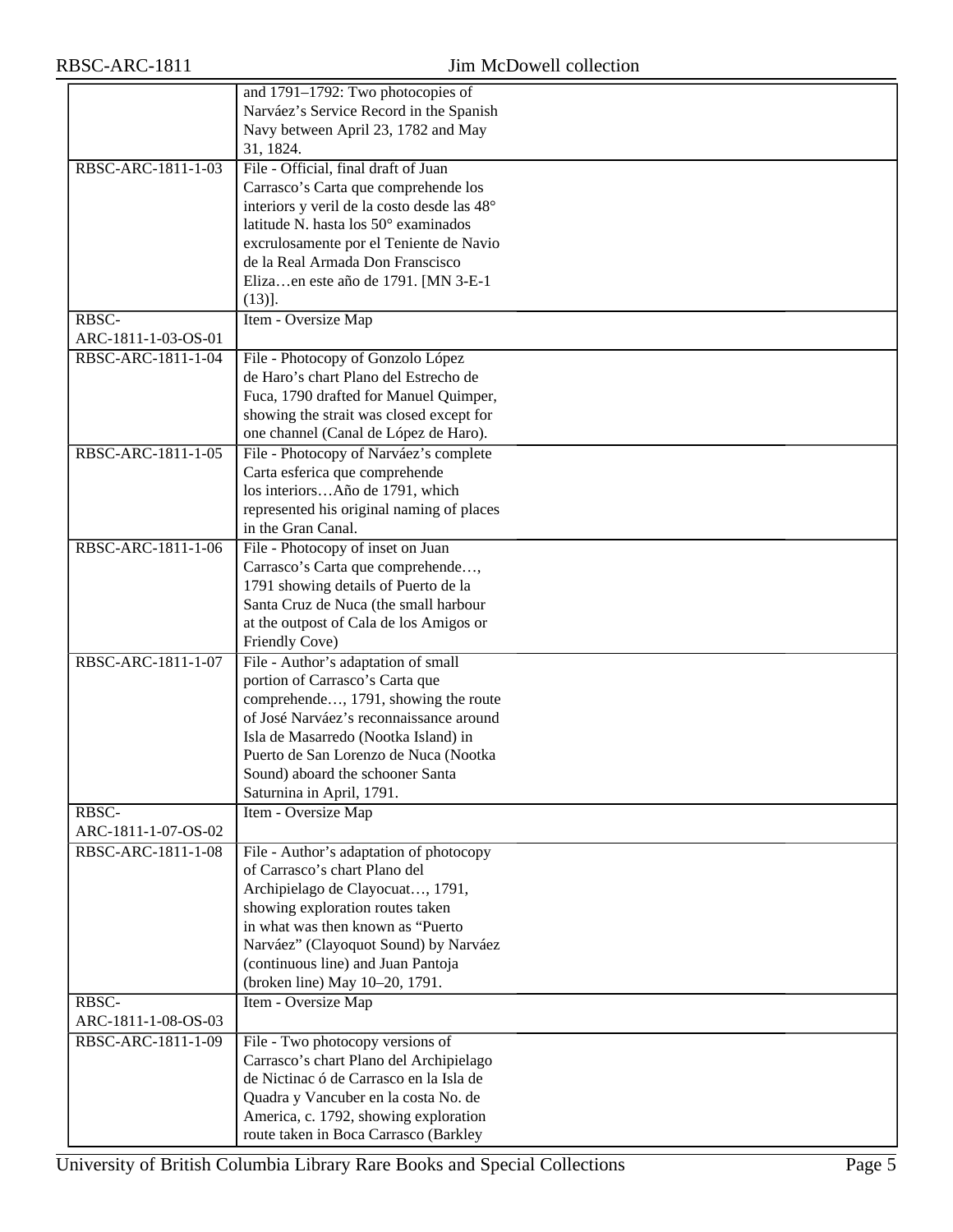|                     | Sound) by Narváez from May 21 to                                      |
|---------------------|-----------------------------------------------------------------------|
|                     | June 10, 1791 in command of the Santa                                 |
|                     | Saturnina.                                                            |
| RBSC-               | Item - Oversize Map                                                   |
| ARC-1811-1-09-OS-04 |                                                                       |
| RBSC-ARC-1811-1-10  | File - Enlargement and adaptation of a                                |
|                     | small portion of José Narváez's chart                                 |
|                     | Carta esferica que comprehende los                                    |
|                     | interiors Año de 1791 (1-05), which                                   |
|                     | represented his original naming of places                             |
|                     | during the first European reconnaissance                              |
|                     | of the Southern Gulf Islands, June 14-24,                             |
|                     | 1791 and shows the approximate route                                  |
|                     | followed by two vessels: Santa Saturnina                              |
|                     | and its longboat.                                                     |
| RBSC-ARC-1811-1-11  | File - Adapted photocopy of the                                       |
|                     | central portion of Carrasco's Carta                                   |
|                     | que comprehende , 1791, showing                                       |
|                     | the approximate route of exploration                                  |
|                     | northwest along the eastern shore of the                              |
|                     | Gran Canal from Punta de San Rafael                                   |
|                     | (near White Rock and Boundary Bay) to                                 |
|                     | Isla de San Ignacio (Thormanby Islands).                              |
| RBSC-ARC-1811-1-12  | File - Enlarged close-up of small portion                             |
|                     | of Carrasco's working chart for Carta                                 |
|                     | que comprehende , 1791, showing                                       |
|                     | notation islas bajas y anegadas ("low and                             |
|                     | flooded islands") in the alluvial flood                               |
|                     | plain of what is now the dyked and built-                             |
|                     | up Fraser River delta.                                                |
| RBSC-ARC-1811-1-13  | File - Author's adaptation of                                         |
|                     | northwestern part of Carrasco's Carta                                 |
|                     | que comprehende, 1791, showing                                        |
|                     | approximate extent of exploration at head                             |
|                     | of Gran Canal between Isla de Texada                                  |
|                     | (Texada Island) and Punta de Lazo de la                               |
|                     | Vega (Point Lazo).                                                    |
| RBSC-ARC-1811-1-14  | File - Adaptation of central part of                                  |
|                     | Carrasco's Carta que comprehende,                                     |
|                     | 1791, showing approximate route of                                    |
|                     | exploration southeast along the western                               |
|                     | shore of the Gran Canal from Punta de                                 |
|                     | San Leonardo (near Quallicum Beach)                                   |
|                     | to Punta y Bajo de Santa Saturnina (East<br>Point of Saturna Island). |
| RBSC-ARC-1811-1-15  | File - Close-up of entrances to Boca de                               |
|                     | Wenthuysen (Nanaimo Harbour).                                         |
| RBSC-ARC-1811-1-16  | File - Narváez's Carta Corographica de                                |
|                     | los Estados de Jalisco, 1824, gave                                    |
|                     | the state, which was divided into eight                               |
|                     | cantons, its first scientifically drafted                             |
|                     |                                                                       |
| RBSC-ARC-1811-1-17  | map.<br>File - Portion of Carta Corographica                          |
|                     | de los Estados de Jalisco showing area                                |
|                     | around San Blas and Tepic in 1824.                                    |
|                     |                                                                       |